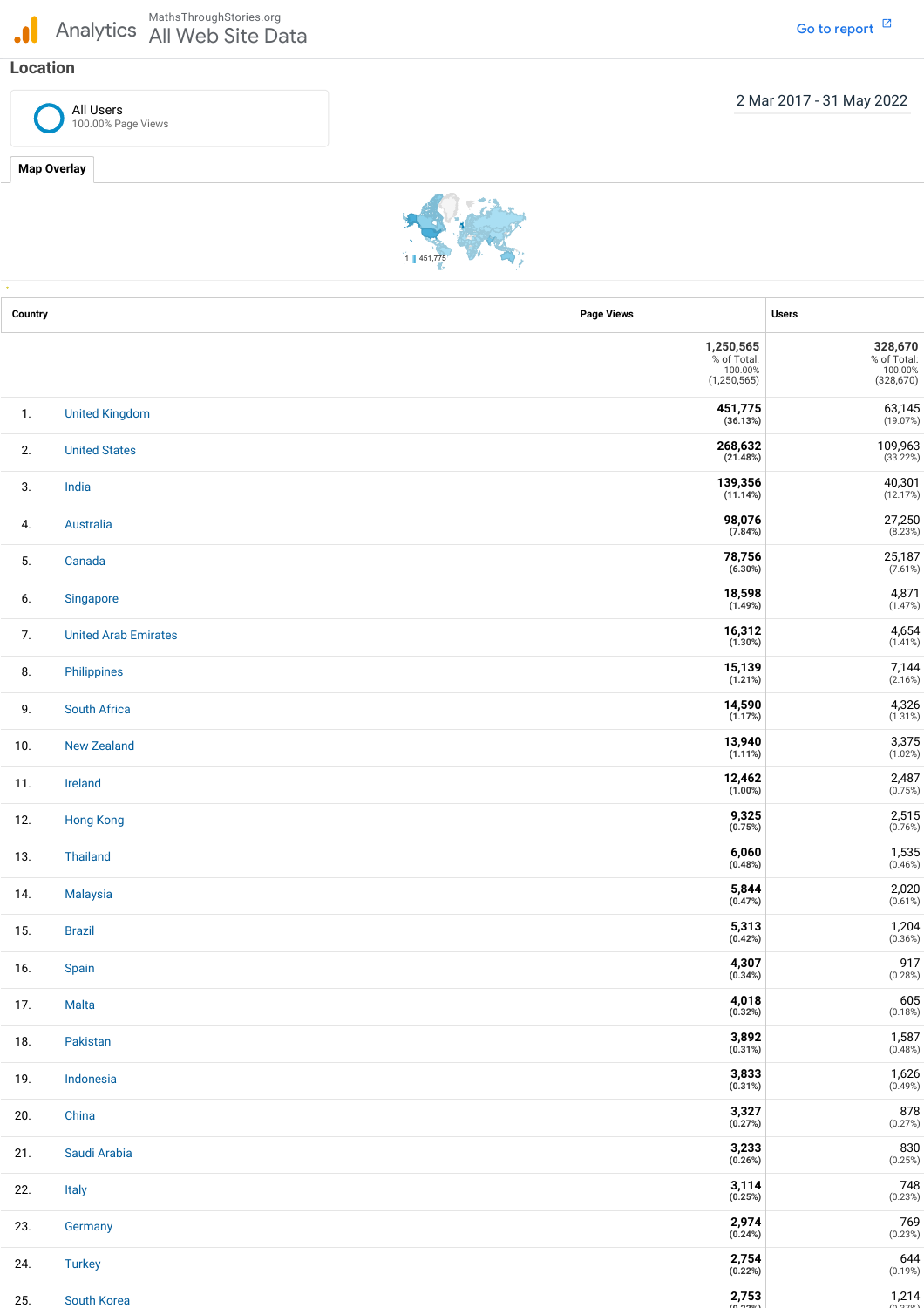|     |                              | (U.22/0)                                | (U.S / 10)            |
|-----|------------------------------|-----------------------------------------|-----------------------|
| 26. | Nigeria                      | 2,498<br>(0.20%)                        | 789<br>(0.24%)        |
| 27. | Vietnam                      | 2,351<br>(0.19%)                        | 806<br>(0.24%)        |
| 28. | France                       | 2,349<br>(0.19%)                        | 846<br>(0.26%)        |
| 29. | (not set)                    | 2,256<br>(0.18%)                        | 942<br>(0.28%)        |
| 30. | <b>Cyprus</b>                | 2,111<br>(0.17%)                        | 262<br>(0.08%)        |
| 31. | Qatar                        | 2,060<br>(0.16%)                        | 614<br>(0.19%)        |
| 32. | Jamaica                      | $1,833$<br>(0.15%)                      | 745<br>(0.23%)        |
| 33. | Netherlands                  | 1,809<br>(0.14%)                        | 625<br>(0.19%)        |
| 34. | Egypt                        | 1,762<br>(0.14%)                        | 637<br>(0.19%)        |
| 35. | Japan                        | 1,626<br>(0.13%)                        | 640<br>(0.19%)        |
| 36. | <b>Taiwan</b>                | 1,621<br>(0.13%)                        | 856<br>(0.26%)        |
| 37. | <b>Mexico</b>                | 1,456<br>(0.12%)                        | 665<br>$(0.20\%)$     |
| 38. | Oman                         | 1,354<br>(0.11%)                        | $274\,$<br>(0.08%)    |
| 39. | Colombia                     | 1,262<br>(0.10%)                        | $518$<br>(0.16%)      |
| 40. | Switzerland                  | 1,139<br>(0.09%)                        | 201<br>(0.06%)        |
| 41. | <b>Trinidad &amp; Tobago</b> | 1,120<br>(0.09%)                        | 389<br>(0.12%)        |
| 42. | <b>Belgium</b>               | 1,070<br>(0.09%)                        | 197<br>(0.06%)        |
| 43. | Jersey                       | 1,057<br>(0.08%)                        | 223<br>(0.07%)        |
| 44. | <b>Mauritius</b>             | 1,042<br>(0.08%)                        | 245<br>(0.07%)        |
| 45. | Israel                       | $\underset{\left(0.08\%\right)}{1,040}$ | $328$<br>(0.10%)      |
| 46. | <b>Brunei</b>                | 975<br>(0.08%)                          | 101<br>(0.03%)        |
| 47. | Greece                       | 903<br>(0.07%)                          | $222$<br>(0.07%)      |
| 48. | Lebanon                      | 869<br>(0.07%)                          | 314<br>(0.09%)        |
| 49. | Kenya                        | 862<br>(0.07%)                          | $355$<br>(0.11%)      |
| 50. | Romania                      | 791<br>(0.06%)                          | $177$<br>(0.05%)      |
| 51. | Kuwait                       | 774<br>(0.06%)                          | 291<br>(0.09%)        |
| 52. | Sri Lanka                    | 729<br>(0.06%)                          | $290$<br>(0.09%)      |
| 53. | Portugal                     | 711<br>(0.06%)                          | $185\atop(0.06\%)$    |
| 54. | Peru                         | 702<br>(0.06%)                          | $208$<br>(0.06%)      |
| 55. | Cayman Islands               | 699<br>(0.06%)                          | $91 \choose (0.03\%)$ |
| 56. | Nepal                        | 592<br>(0.05%)                          | $239$<br>(0.07%)      |
| 57. | Sweden                       | 587<br>(0.05%)                          | $170\atop(0.05\%)$    |
| 58. | Argentina                    | 582<br>(0.05%)                          | 297<br>$(0.09\%)$     |
| 59. | Finland                      | 553<br>(0.04%)                          | 391<br>(0.12%)        |
| 60. | Jordan                       | 547<br>(0.04%)                          | 146<br>$(0.04\%)$     |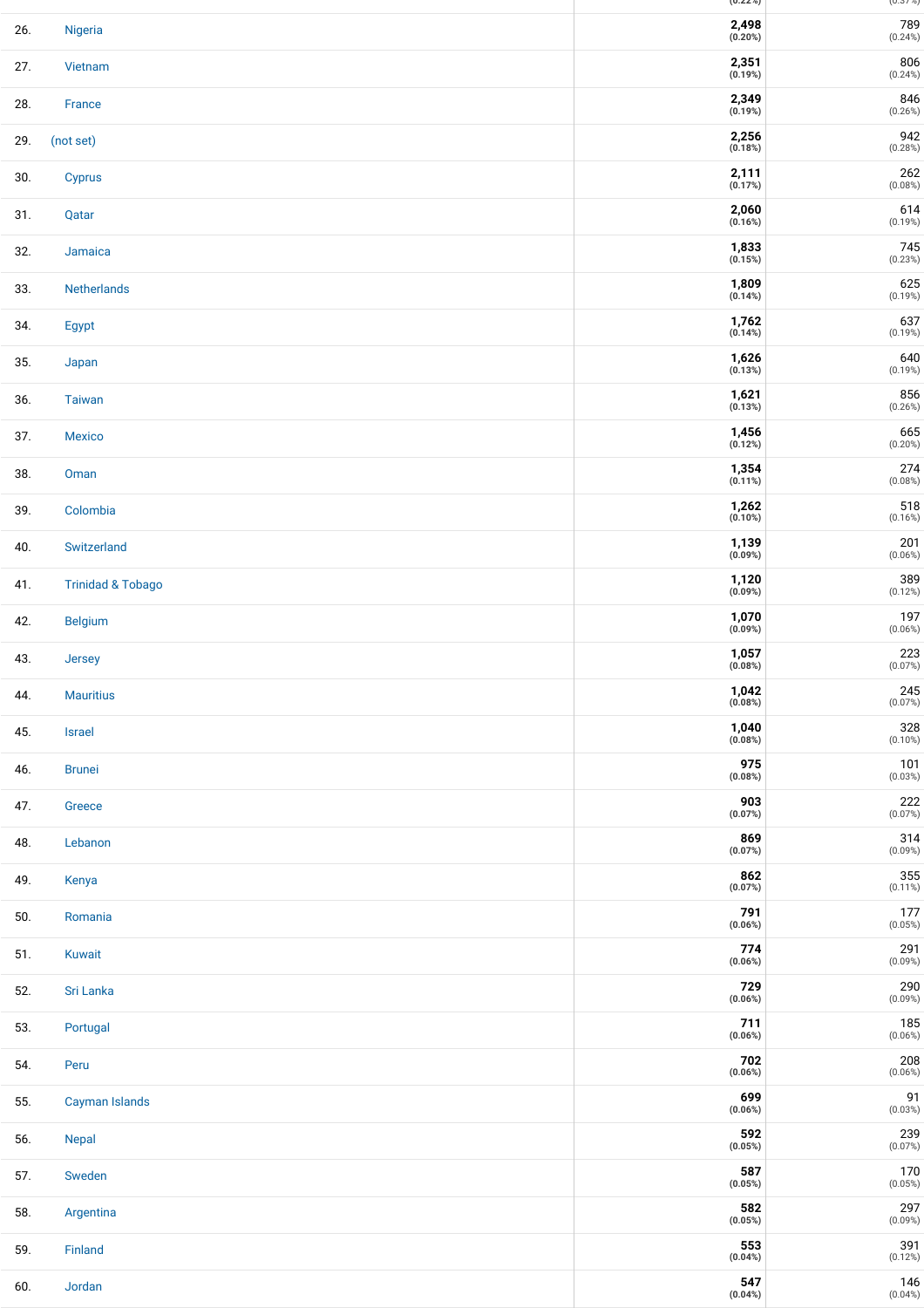| 61. | Guernsey           | 545<br>(0.04%) | $\frac{108}{(0.03\%)}$                                          |
|-----|--------------------|----------------|-----------------------------------------------------------------|
| 62. | Poland             | 534<br>(0.04%) | 186<br>(0.06%)                                                  |
| 63. | Austria            | 523<br>(0.04%) | $226$<br>(0.07%)                                                |
| 64. | <b>Bahrain</b>     | 517<br>(0.04%) | $249$<br>(0.08%)                                                |
| 65. | Ecuador            | 517<br>(0.04%) | $154 \newline \hspace*{.3em} (0.05\%)$                          |
| 66. | Chile              | 509<br>(0.04%) | 211<br>(0.06%)                                                  |
| 67. | Iceland            | 494<br>(0.04%) | $127 \scriptstyle(0.04\%)$                                      |
| 68. | Bangladesh         | 486<br>(0.04%) | $268$<br>(0.08%)                                                |
| 69. | Norway             | 484<br>(0.04%) | $146$<br>(0.04%)                                                |
| 70. | <b>Puerto Rico</b> | 462<br>(0.04%) | $146$<br>(0.04%)                                                |
| 71. | Cambodia           | 422<br>(0.03%) | $142 \newline \hspace*{.3em} (0.04\%)$                          |
| 72. | Denmark            | 358<br>(0.03%) | $97^{(0.03\%)}$                                                 |
| 73. | Zambia             | 351<br>(0.03%) | $155\ \newline \text{\tiny (0.05%)}$                            |
| 74. | <b>Belize</b>      | 348<br>(0.03%) | $176 \newline \hspace*{.3em} (0.05\%)$                          |
| 75. | Hungary            | 345<br>(0.03%) | $\begin{array}{c} \textbf{115} \\ \textbf{(0.03%)} \end{array}$ |
| 76. | Tanzania           | 334<br>(0.03%) | $83$<br>(0.03%)                                                 |
| 77. | Serbia             | 332<br>(0.03%) | $113$<br>(0.03%)                                                |
| 78. | Myanmar (Burma)    | 320<br>(0.03%) | 128<br>(0.04%)                                                  |
| 79. | Latvia             | 305<br>(0.02%) | $40\,$<br>$(0.01\%)$                                            |
| 80. | <b>Maldives</b>    | 305<br>(0.02%) | 146<br>(0.04%)                                                  |
| 81. | Croatia            | 301<br>(0.02%) | ${\bf 78}$<br>(0.02%)                                           |
| 82. | Iran               | 298<br>(0.02%) | $74\,$<br>(0.02%)                                               |
| 83. | <b>Uruguay</b>     | 296<br>(0.02%) | $\begin{array}{c} \textbf{81} \\ \textbf{(0.02%)} \end{array}$  |
| 84. | Slovakia           | 293<br>(0.02%) | $50$<br>(0.02%)                                                 |
| 85. | Zimbabwe           | 275<br>(0.02%) | $88$<br>(0.03%)                                                 |
| 86. | Namibia            | 273<br>(0.02%) | 126<br>(0.04%)                                                  |
| 87. | Azerbaijan         | 261<br>(0.02%) | $87\,$<br>(0.03%)                                               |
| 88. | Ukraine            | 242<br>(0.02%) | $48$<br>(0.01%)                                                 |
| 89. | <b>Bulgaria</b>    | 236<br>(0.02%) | $53$<br>(0.02%)                                                 |
| 90. | Slovenia           | 219<br>(0.02%) | $63 \atop (0.02\%)$                                             |
| 91. | Laos               | 216<br>(0.02%) | $\begin{array}{c} 26 \\ \text{\small (0.01%)} \end{array}$      |
| 92. | <b>Barbados</b>    | 211<br>(0.02%) | $89$<br>(0.03%)                                                 |
| 93. | Morocco            | 208<br>(0.02%) | $\begin{array}{c} 104 \\ \text{\tiny{(0.03\%)}} \end{array}$    |
| 94. | Panama             | 208<br>(0.02%) | $\begin{array}{c} 106 \\ (0.03\% ) \end{array}$                 |
| 95. | <b>Costa Rica</b>  | 204<br>(0.02%) | $96$<br>(0.03%)                                                 |
|     |                    | 199            | 91                                                              |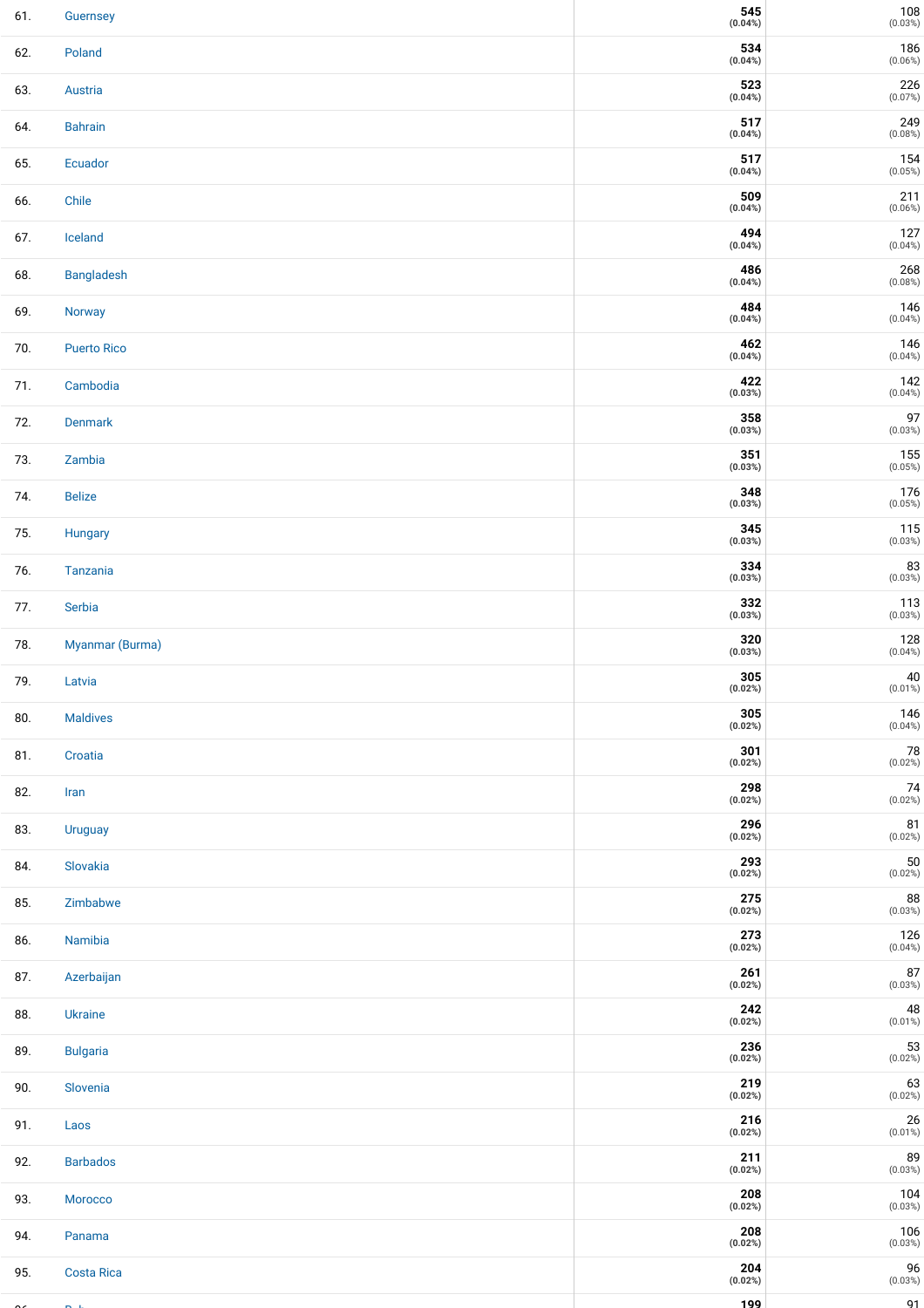| 96.  | Banamas                           | (0.02%)           | (0.03%)                |
|------|-----------------------------------|-------------------|------------------------|
| 97.  | Iraq                              | 194<br>(0.02%)    | 111<br>(0.03%)         |
| 98.  | Russia                            | 186<br>(0.01%)    | 80<br>(0.02%)          |
| 99.  | Kazakhstan                        | 180<br>$(0.01\%)$ | 88<br>(0.03%)          |
| 100. | Grenada                           | 169<br>(0.01%)    | 74<br>(0.02%)          |
| 101. | Guyana                            | 167<br>(0.01%)    | 76<br>(0.02%)          |
| 102. | <b>Botswana</b>                   | 161<br>(0.01%)    | 74<br>(0.02%)          |
| 103. | St. Lucia                         | 161<br>(0.01%)    | 79<br>(0.02%)          |
| 104. | St. Vincent & Grenadines          | 161<br>(0.01%)    | 58<br>(0.02%)          |
| 105. | U.S. Virgin Islands               | 160<br>(0.01%)    | 31<br>$(0.01\%)$       |
| 106. | Algeria                           | 158<br>(0.01%)    | 58<br>(0.02%)          |
| 107. | Czechia                           | 157<br>(0.01%)    | 59<br>(0.02%)          |
| 108. | Honduras                          | 156<br>(0.01%)    | 99<br>(0.03%)          |
| 109. | <b>Turks &amp; Caicos Islands</b> | 154<br>(0.01%)    | $30\,$<br>$(0.01\%)$   |
| 110. | Ethiopia                          | 142<br>(0.01%)    | 73<br>(0.02%)          |
| 111. | Luxembourg                        | 134<br>(0.01%)    | 65<br>(0.02%)          |
| 112. | Gibraltar                         | 132<br>(0.01%)    | 29<br>$(0.01\%)$       |
| 113. | <b>Dominican Republic</b>         | 130<br>(0.01%)    | 72<br>(0.02%)          |
| 114. | Venezuela                         | 129<br>$(0.01\%)$ | 47<br>$(0.01\%)$       |
| 115. | Georgia                           | 122<br>(0.01%)    | $33$<br>(0.01%)        |
| 116. | Uzbekistan                        | 120<br>$(0.01\%)$ | 59<br>(0.02%)          |
| 117. | Guatemala                         | 117<br>$(0.01\%)$ | 72<br>(0.02%)          |
| 118. | <b>Bhutan</b>                     | 110<br>$(0.01\%)$ | 50<br>(0.02%)          |
| 119. | Fiji                              | 110<br>(0.01%)    | $29$<br>(0.01%)        |
| 120. | Malawi                            | 109<br>(0.01%)    | $48$<br>(0.01%)        |
| 121. | Ghana                             | 102<br>(0.01%)    | 55<br>(0.02%)          |
| 122. | Macao                             | 102<br>(0.01%)    | 47<br>$(0.01\%)$       |
| 123. | <b>Bolivia</b>                    | 83<br>$(0.01\%)$  | 37<br>$(0.01\%)$       |
| 124. | <b>Tunisia</b>                    | 81<br>$(0.01\%)$  | 34<br>$(0.01\%)$       |
| 125. | Bosnia & Herzegovina              | 76<br>$(0.01\%)$  | $16\,$<br>$(0.00\%)$   |
| 126. | Seychelles                        | 76<br>$(0.01\%)$  | 25<br>$(0.01\%)$       |
| 127. | Palestine                         | 72<br>$(0.01\%)$  | $36$<br>(0.01%)        |
| 128. | Uganda                            | 72<br>$(0.01\%)$  | $34$<br>(0.01%)        |
| 129. | Rwanda                            | 71<br>$(0.01\%)$  | 27<br>$(0.01\%)$       |
| 130. | Antigua & Barbuda                 | 70<br>$(0.01\%)$  | 31<br>$(0.01\%)$       |
| 131. | St. Kitts & Nevis                 | 70<br>$(0.01\%)$  | $\bf 45$<br>$(0.01\%)$ |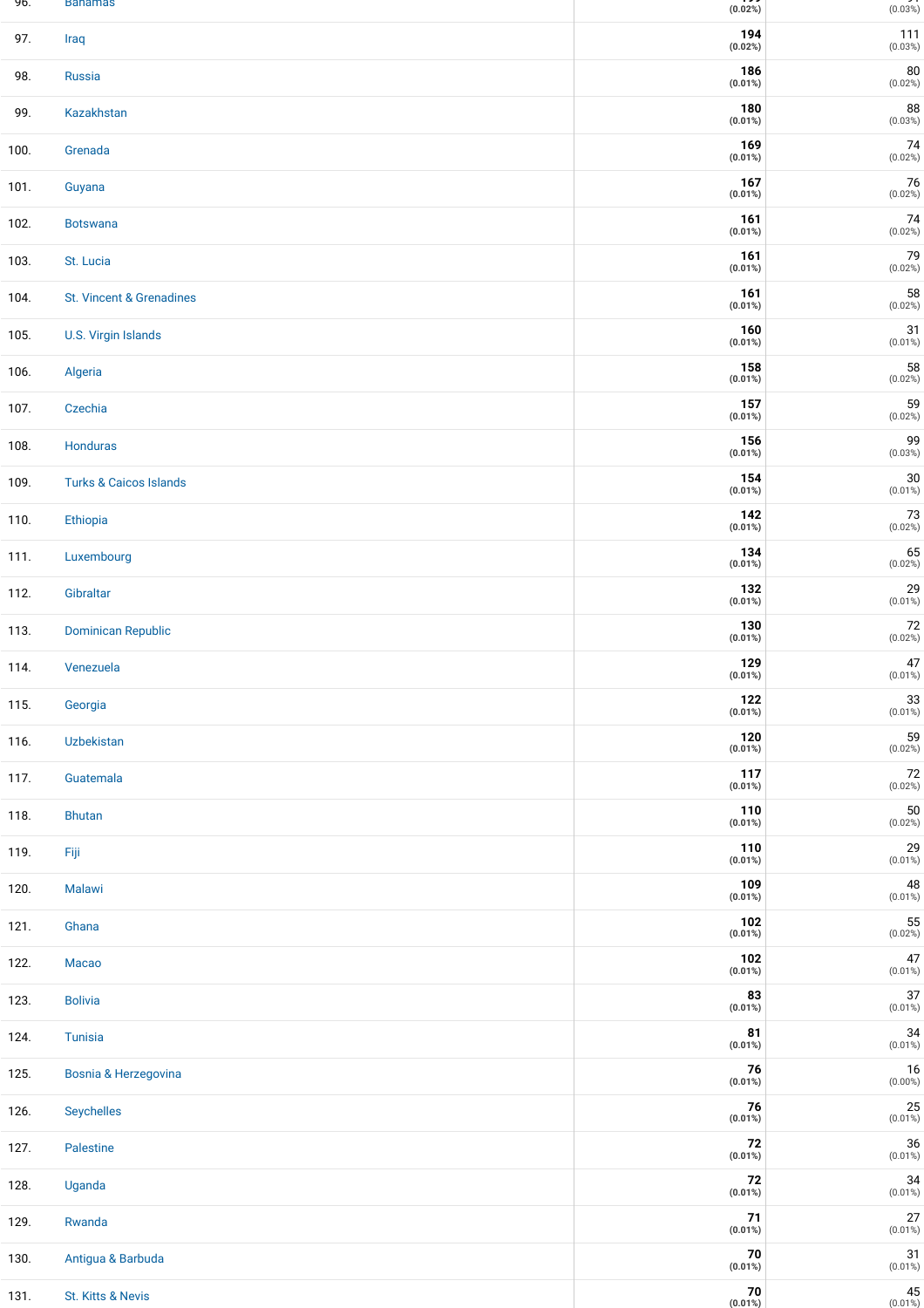| 132. | North Macedonia               | 60<br>$(0.00\%)$         | $16\,$<br>$(0.00\%)$                                                   |
|------|-------------------------------|--------------------------|------------------------------------------------------------------------|
| 133. | <b>Bermuda</b>                | 58<br>$(0.00\%)$         | 31<br>$(0.01\%)$                                                       |
| 134. | <b>British Virgin Islands</b> | 55<br>$(0.00\%)$         | $12\,$<br>$(0.00\%)$                                                   |
| 135. | Angola                        | 54<br>$(0.00\%)$         | $21$<br>(0.01%)                                                        |
| 136. | Albania                       | 52<br>$(0.00\%)$         | $\begin{array}{c} 20 \\ \text{\small (0.01%)} \end{array}$             |
| 137. | Estonia                       | ${\bf 50}$<br>$(0.00\%)$ | $\begin{array}{c} \textbf{23} \\ \textbf{(0.01%)} \end{array}$         |
| 138. | Lithuania                     | 48<br>$(0.00\%)$         | $24 \atop (0.01\%)$                                                    |
| 139. | Somalia                       | 48<br>$(0.00\%)$         | 27<br>$(0.01\%)$                                                       |
| 140. | Guam                          | 47<br>$(0.00\%)$         | $28$<br>(0.01%)                                                        |
| 141. | Lesotho                       | 47<br>$(0.00\%)$         | $\begin{array}{c} {\mathbf{16}}\\ {\scriptstyle (0.00\%)} \end{array}$ |
| 142. | Moldova                       | 40<br>$(0.00\%)$         | $25$<br>(0.01%)                                                        |
| 143. | Mozambique                    | 40<br>$(0.00\%)$         | $\begin{array}{c} \textbf{22} \\ \textbf{(0.01%)} \end{array}$         |
| 144. | Papua New Guinea              | 40<br>$(0.00\%)$         | $21$<br>(0.01%)                                                        |
| 145. | Eswatini                      | 40<br>$(0.00\%)$         | $\begin{array}{c} \textbf{18} \\ \textbf{(0.01%)} \end{array}$         |
| 146. | Armenia                       | $37\,$<br>$(0.00\%)$     | $\begin{array}{c} 20 \\ \text{\small (0.01%)} \end{array}$             |
| 147. | Cameroon                      | 35<br>$(0.00\%)$         | $\begin{array}{c} {\bf 13}\\ {\bf (0.00\%)} \end{array}$               |
| 148. | Madagascar                    | 35<br>$(0.00\%)$         | $15$<br>$(0.00\%)$                                                     |
| 149. | <b>Marshall Islands</b>       | 34<br>$(0.00\%)$         | $25 \atop (0.01\%)$                                                    |
| 150. | <b>American Samoa</b>         | 33<br>$(0.00\%)$         | $\begin{array}{c} \textbf{22} \\ \textbf{(0.01%)} \end{array}$         |
| 151. | Mongolia                      | 33<br>$(0.00\%)$         | $22$<br>(0.01%)                                                        |
| 152. | El Salvador                   | 33<br>$(0.00\%)$         | $24 \atop (0.01\%)$                                                    |
| 153. | Gabon                         | 32<br>$(0.00\%)$         | $6$ (0.00%)                                                            |
| 154. | <b>Belarus</b>                | 31<br>$(0.00\%)$         | 15<br>$(0.00\%)$                                                       |
| 155. | Dominica                      | 31<br>$(0.00\%)$         | $15\,$<br>$(0.00\%)$                                                   |
| 156. | Kyrgyzstan                    | $\bf{30}$<br>$(0.00\%)$  | $22\,$<br>$(0.01\%)$                                                   |
| 157. | Kosovo                        | 29<br>$(0.00\%)$         | $14$<br>$(0.00\%)$                                                     |
| 158. | Yemen                         | 29<br>$(0.00\%)$         | 17<br>$(0.01\%)$                                                       |
| 159. | Nicaragua                     | 28<br>$(0.00\%)$         | $\begin{array}{c} 21 \\ \text{(0.01%)} \end{array}$                    |
| 160. | Paraguay                      | 28<br>$(0.00\%)$         | $14$<br>$(0.00\%)$                                                     |
| 161. | Sierra Leone                  | 28<br>$(0.00\%)$         | 9<br>$(0.00\%)$                                                        |
| 162. | Aruba                         | ${\bf 26}$<br>$(0.00\%)$ | $\mathbf{3}$<br>$(0.00\%)$                                             |
| 163. | Anguilla                      | 25<br>$(0.00\%)$         | $13\,$<br>$(0.00\%)$                                                   |
| 164. | Afghanistan                   | 24<br>$(0.00\%)$         | 11<br>$(0.00\%)$                                                       |
| 165. | Micronesia                    | 24<br>$(0.00\%)$         | 8<br>$(0.00\%)$                                                        |
| 166. | Liberia                       | 22<br>$(0.00\%)$         | $\begin{array}{c} 20 \\ \text{\small (0.01%)} \end{array}$             |

**( )** ( )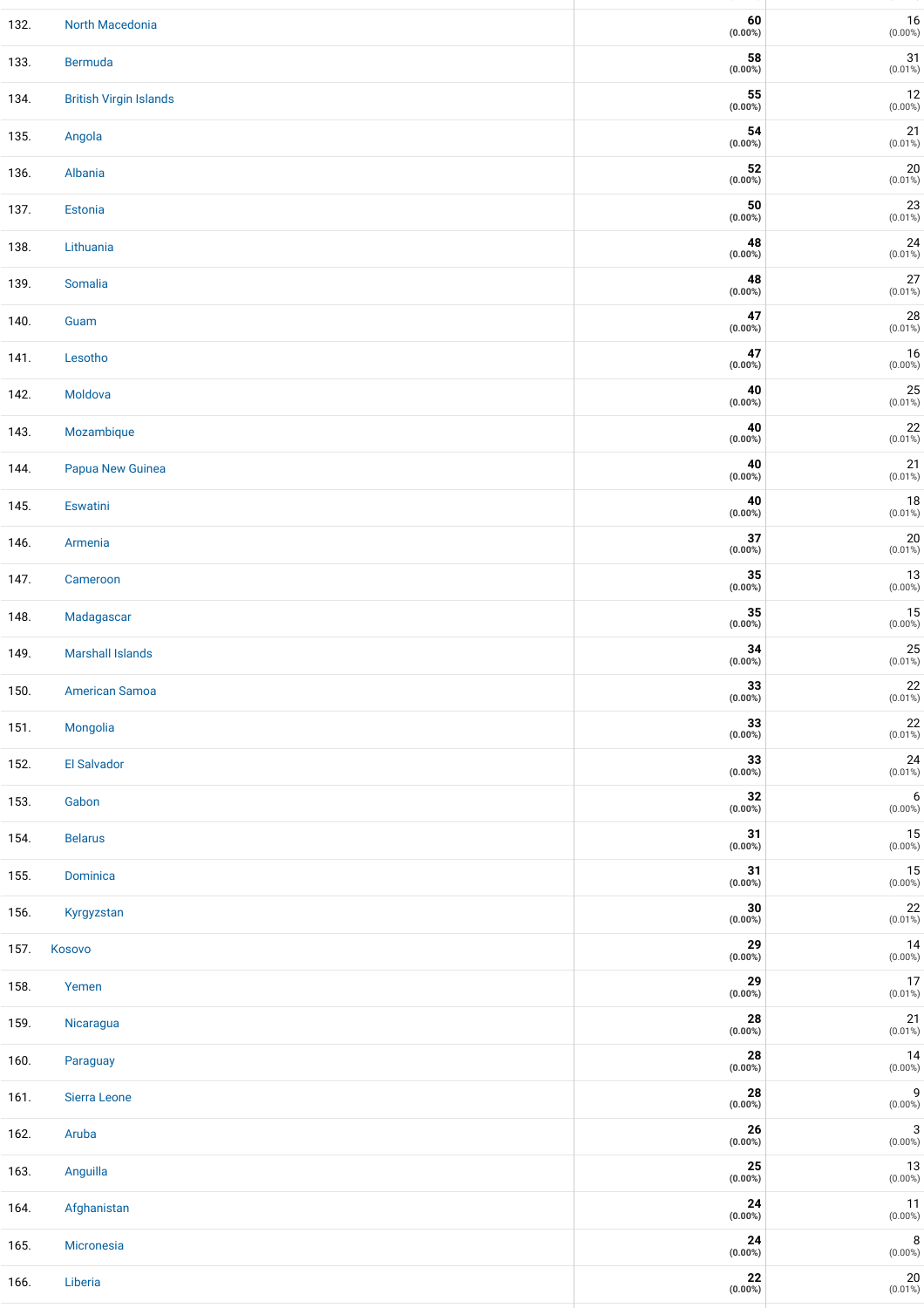| 167. | <b>Timor-Leste</b>                       | 22<br>$(0.00\%)$ | $5 \hspace{1mm}$ (0.00%)                                    |
|------|------------------------------------------|------------------|-------------------------------------------------------------|
| 168. | Congo - Kinshasa                         | 21<br>$(0.00\%)$ | 6<br>$(0.00\%)$                                             |
| 169. | Northern Mariana Islands                 | 21<br>$(0.00\%)$ | $\mathbf 5$<br>$(0.00\%)$                                   |
| 170. | <b>Niger</b>                             | 20<br>$(0.00\%)$ | $\mathbf 5$<br>$(0.00\%)$                                   |
| 171. | Sudan                                    | 20<br>$(0.00\%)$ | 7<br>$(0.00\%)$                                             |
| 172. | Montenegro                               | 18<br>$(0.00\%)$ | 13<br>$(0.00\%)$                                            |
| 173. | Guadeloupe                               | 15<br>$(0.00\%)$ | 3<br>$(0.00\%)$                                             |
| 174. | Côte d'Ivoire                            | 14<br>$(0.00\%)$ | 9<br>$(0.00\%)$                                             |
| 175. | Isle of Man                              | 13<br>$(0.00\%)$ | 1<br>$(0.00\%)$                                             |
| 176. | Guinea                                   | 12<br>$(0.00\%)$ | 6<br>$(0.00\%)$                                             |
| 177. | Tajikistan                               | 12<br>$(0.00\%)$ | 5<br>$(0.00\%)$                                             |
| 178. | Curaçao                                  | 11<br>$(0.00\%)$ | $\overline{7}$<br>$(0.00\%)$                                |
| 179. | <b>Burkina Faso</b>                      | 10<br>$(0.00\%)$ | 5<br>$(0.00\%)$                                             |
| 180. | New Caledonia                            | 10<br>$(0.00\%)$ | 3<br>$(0.00\%)$                                             |
| 181. | Samoa                                    | 10<br>$(0.00\%)$ | 9<br>$(0.00\%)$                                             |
| 182. | <b>Benin</b>                             | 9<br>$(0.00\%)$  | 7<br>$(0.00\%)$                                             |
| 183. | <b>Suriname</b>                          | 9<br>$(0.00\%)$  | $\overline{7}$<br>$(0.00\%)$                                |
| 184. | <b>Sint Maarten</b>                      | 7<br>$(0.00\%)$  | $\mathbf 5$<br>$(0.00\%)$                                   |
| 185. | Haiti                                    | 6<br>$(0.00\%)$  | 4<br>$(0.00\%)$                                             |
| 186. | Mauritania                               | 6<br>$(0.00\%)$  | $\overline{5}$<br>$(0.00\%)$                                |
| 187. | Turkmenistan                             | 6<br>$(0.00\%)$  | 3<br>$(0.00\%)$                                             |
| 188. | Cuba                                     | 5<br>$(0.00\%)$  | $\sqrt{3}$<br>$(0.00\%)$                                    |
| 189. | Mali                                     | 5<br>$(0.00\%)$  | $\sqrt{3}$<br>$(0.00\%)$                                    |
| 190. | French Polynesia                         | 5<br>$(0.00\%)$  | 3<br>$(0.00\%)$                                             |
| 191. | Réunion                                  | 5<br>$(0.00\%)$  | $\mathbf 5$<br>$(0.00\%)$                                   |
| 192. | St. Helena                               | 5<br>$(0.00\%)$  | $\begin{array}{c} 2 \\ \text{(0.00%)} \end{array}$          |
| 193. | South Sudan                              | 5<br>$(0.00\%)$  | $\overline{\mathbf{4}}$<br>$(0.00\%)$                       |
| 194. | Vanuatu                                  | 5<br>$(0.00\%)$  | $\overline{\mathbf{c}}$<br>$(0.00\%)$                       |
| 195. | <b>Burundi</b>                           | 4<br>$(0.00\%)$  | 3<br>$(0.00\%)$                                             |
| 196. | <b>Falkland Islands (Islas Malvinas)</b> | 4<br>$(0.00\%)$  | $\mathbf{1}$<br>$(0.00\%)$                                  |
| 197. | <b>Faroe Islands</b>                     | 4<br>$(0.00\%)$  | $\begin{array}{c} 2 \\ \text{(0.00%)} \end{array}$          |
| 198. | Gambia                                   | 4<br>$(0.00\%)$  | $\begin{array}{c} \mathbf{4} \\ \text{(0.00%)} \end{array}$ |
| 199. | Syria                                    | 4<br>$(0.00\%)$  | 3<br>$(0.00\%)$                                             |
| 200. | Andorra                                  | 3<br>$(0.00\%)$  | 3<br>$(0.00\%)$                                             |
| 201. | Monaco                                   | 3<br>$(0.00\%)$  | $\mathbf{1}$<br>$(0.00\%)$                                  |
| 202  | <b>Togo</b>                              | 3                | $\mathbf{1}$                                                |